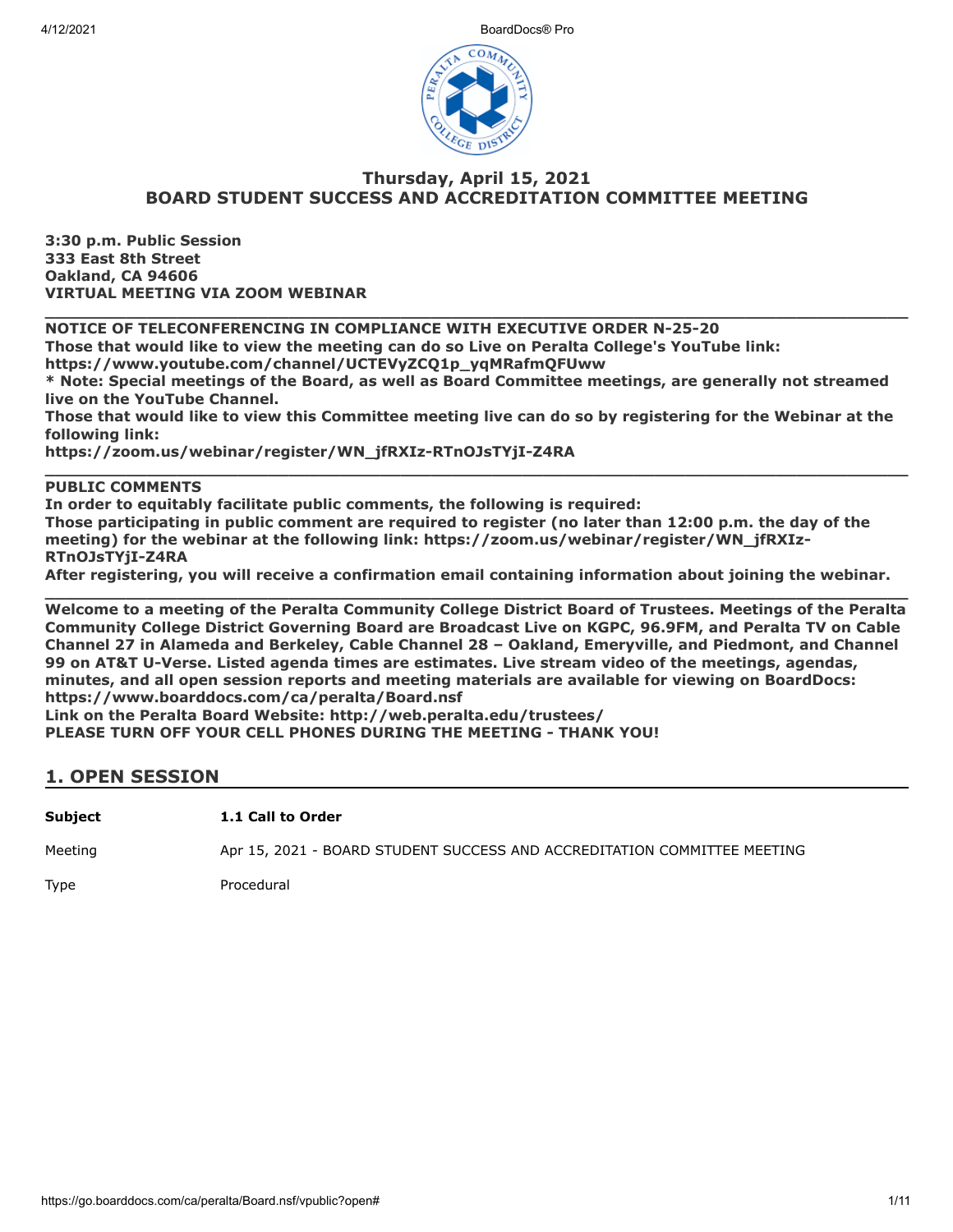# **1. OPEN SESSION Subject 1.2 Roll Call**

Meeting Apr 15, 2021 - BOARD STUDENT SUCCESS AND ACCREDITATION COMMITTEE MEETING Type Procedural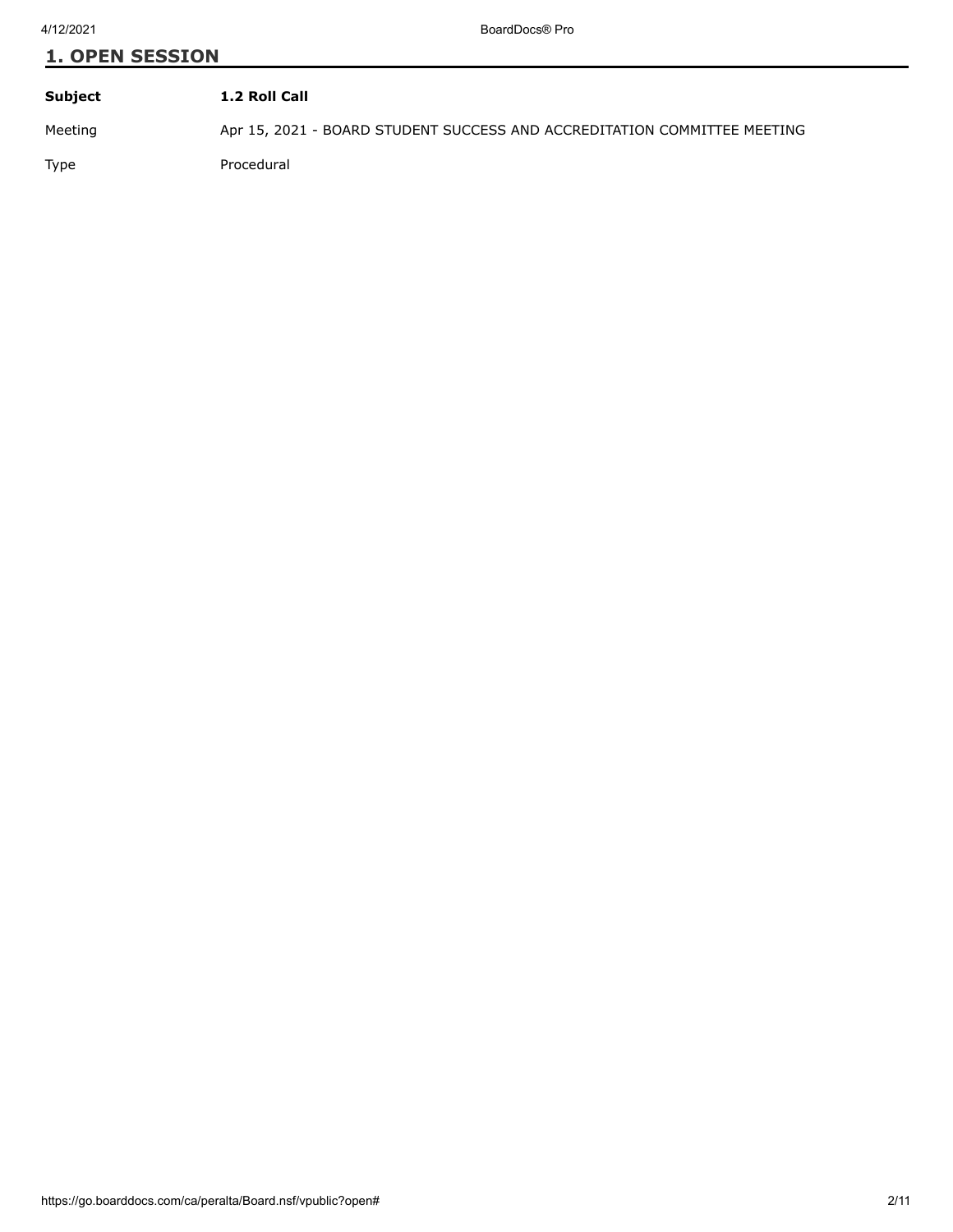## **1. OPEN SESSION**

| <b>Subject</b>        | 1.3 Approval of the Agenda                                               |
|-----------------------|--------------------------------------------------------------------------|
| Meeting               | Apr 15, 2021 - BOARD STUDENT SUCCESS AND ACCREDITATION COMMITTEE MEETING |
| Type                  | Action                                                                   |
| <b>Preferred Date</b> | Apr 15, 2021                                                             |
| Absolute Date         | Apr 15, 2021                                                             |
| Fiscal Impact         | No                                                                       |
| <b>Budgeted</b>       | No                                                                       |
| <b>Budget Source</b>  | N/A                                                                      |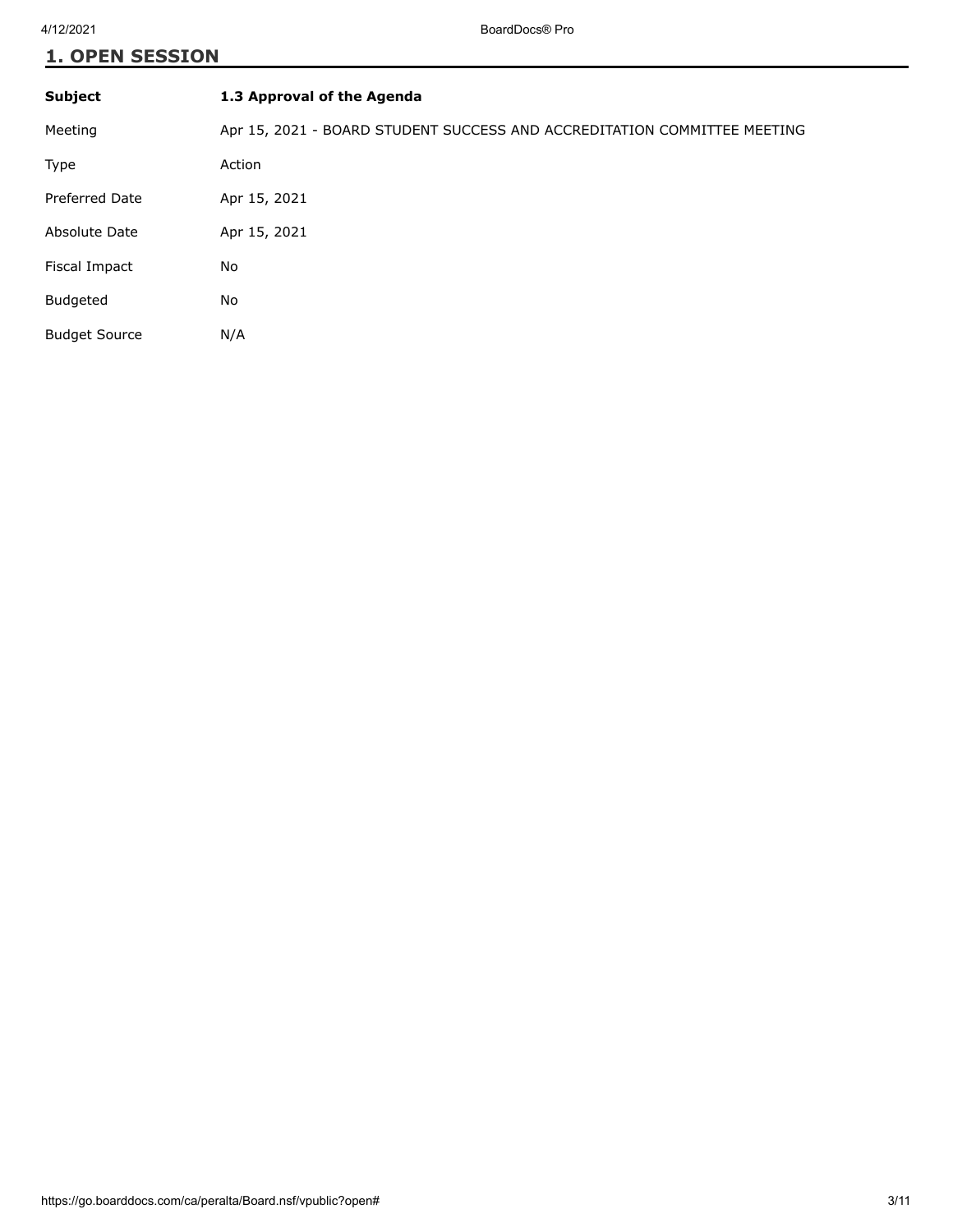### **1. OPEN SESSION**

**Subject 1.4 Public Communication**

Meeting **Apr 15, 2021 - BOARD STUDENT SUCCESS AND ACCREDITATION COMMITTEE MEETING** 

Type Information

At this time, the Board of Trustees will listen to communication from the public on matters that are not on the agenda and are within the Board's jurisdiction. Under provisions of the Brown Act, the Board and District staff are prohibited from discussing or taking action on oral requests that are not part of the agenda, but may respond briefly. A maximum of 15 minutes (up to 3 minutes per individual) will be provided for speakers under this agenda section, at the Board President's discretion. A speaker's card must be completed to request to address the Board. Requests to speak which cannot be honored within the time limit will be scheduled for subsequent meetings in the order received. Persons addressing items included on the agenda will be heard at the time the item is considered, and comments on tangential issues not directly related to the item may be ruled out of order. Cards must be received prior to the Board's consideration of the item and are honored in the order the cards are received. A speaker may yield time to another speaker up to a limit of 6 additional minutes, with no more than 5 speakers on the issue, where both have completed a speaker's card, and the yielder must identify him/herself to the Board. Speakers are asked to submit any materials to the Board Clerk and shall not approach the dais during meetings. (Please line-up when your name is called.) Further direction is provided in Board Policy and Administrative Procedure 2345 Public Participation at Board Meetings.

**<http://web.peralta.edu/trustees/board-policies/>**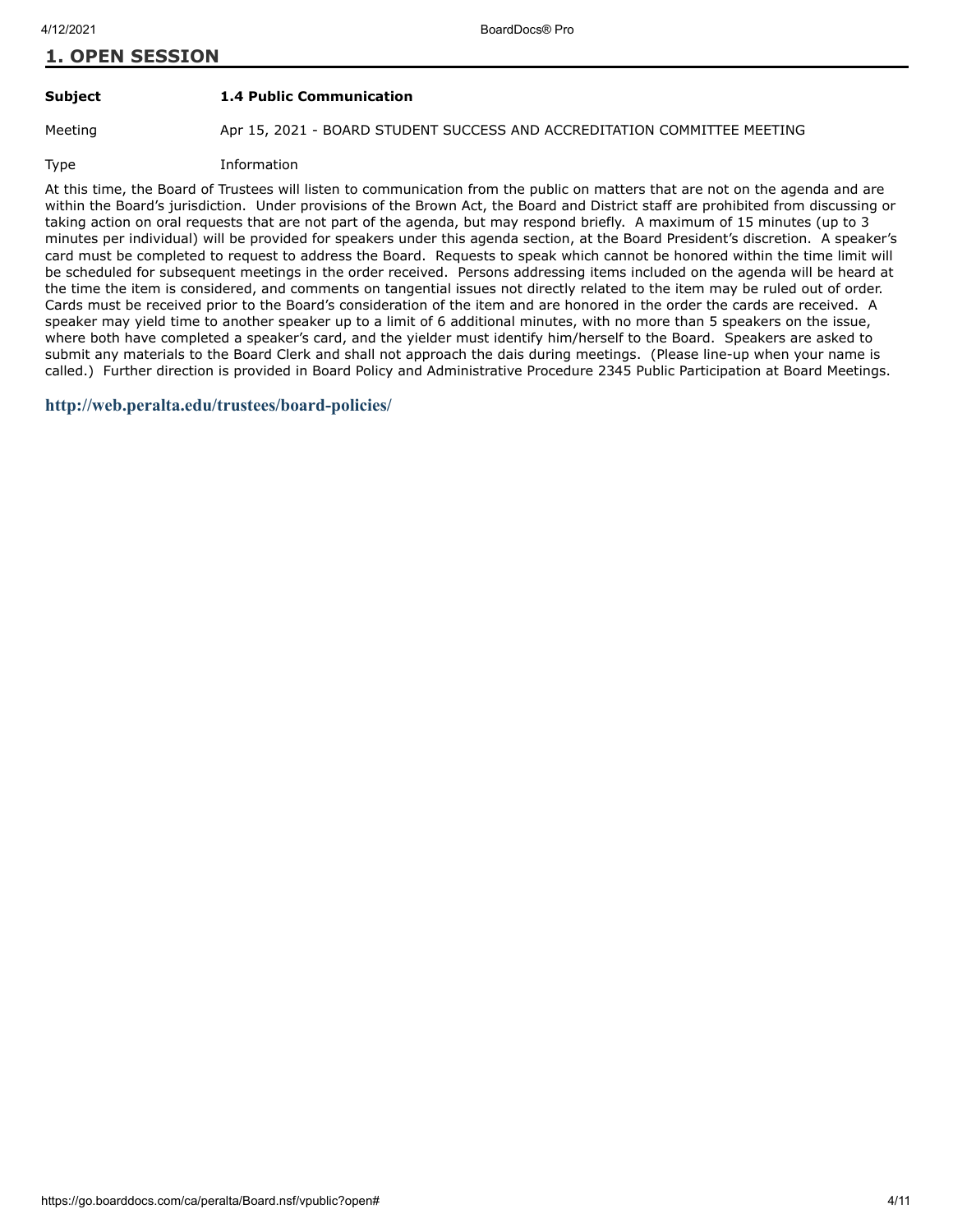| Subject               | 2.1 Approval of the Minutes                                              |
|-----------------------|--------------------------------------------------------------------------|
| Meeting               | Apr 15, 2021 - BOARD STUDENT SUCCESS AND ACCREDITATION COMMITTEE MEETING |
| <b>Type</b>           | Action                                                                   |
| <b>Preferred Date</b> | Apr 15, 2021                                                             |
| Absolute Date         | Apr 15, 2021                                                             |
| Fiscal Impact         | No                                                                       |
|                       |                                                                          |

File Attachments [03 02 21 BSSAC Meeting Mins.pdf \(519 KB\)](https://go.boarddocs.com/ca/peralta/Board.nsf/files/BZUMAF588C2B/$file/03%2002%2021%20BSSAC%20Meeting%20Mins.pdf)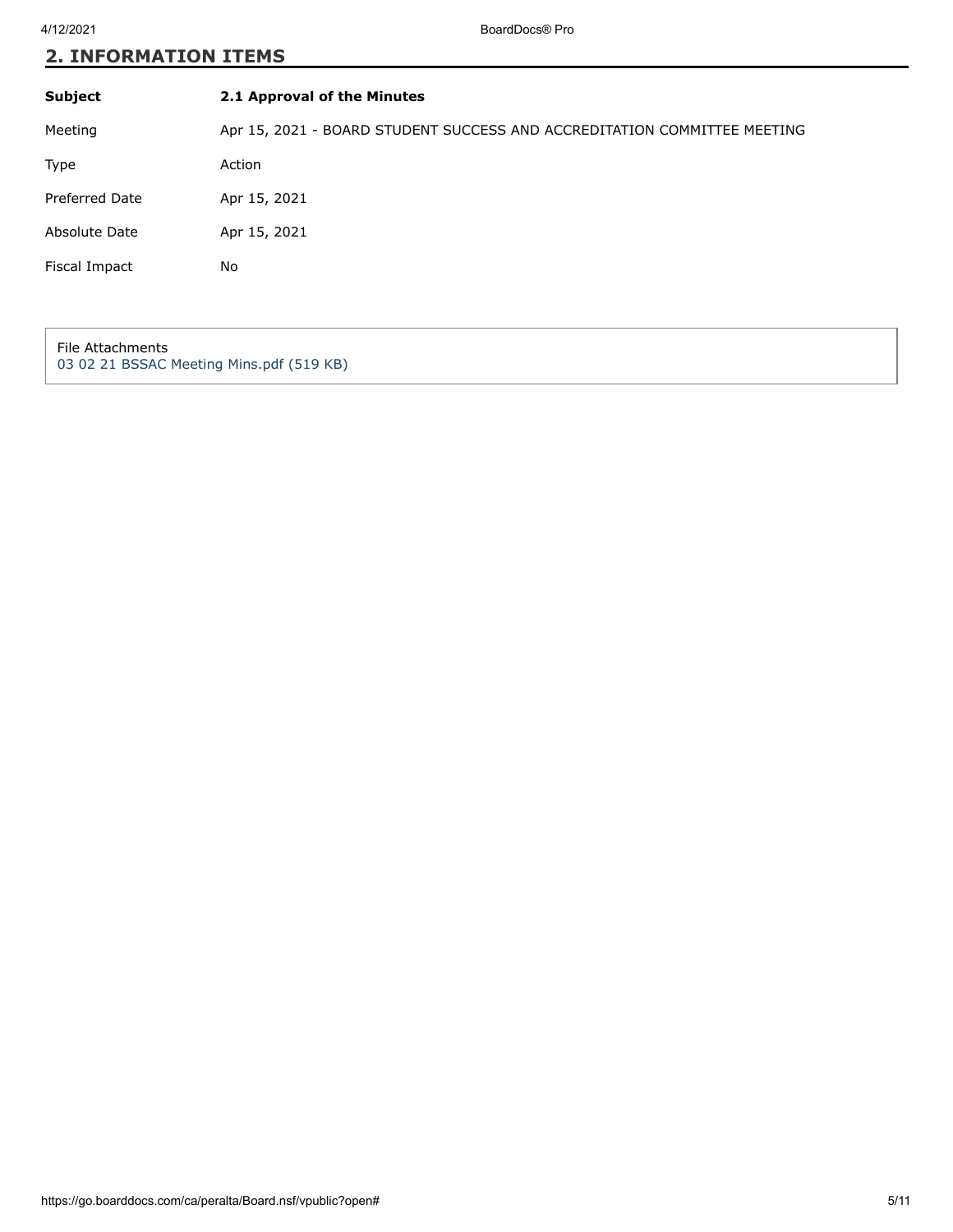**Subject 2.2 Agenda Items of Priority or Interest from Board Members** Meeting Apr 15, 2021 - BOARD STUDENT SUCCESS AND ACCREDITATION COMMITTEE MEETING Type Information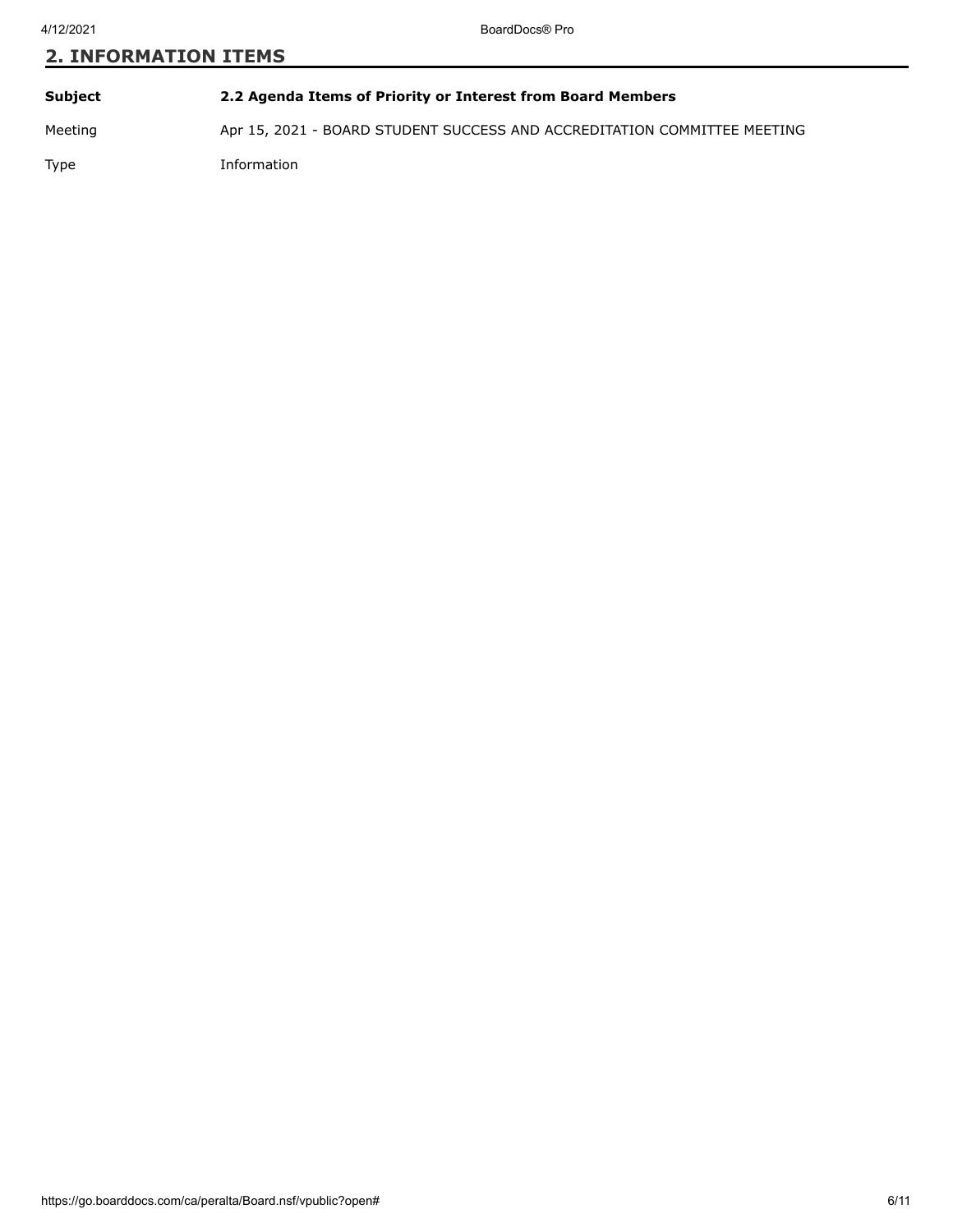| Subject | 2.3 Updates from Members of the Committee |
|---------|-------------------------------------------|
|         |                                           |

Meeting Apr 15, 2021 - BOARD STUDENT SUCCESS AND ACCREDITATION COMMITTEE MEETING

Type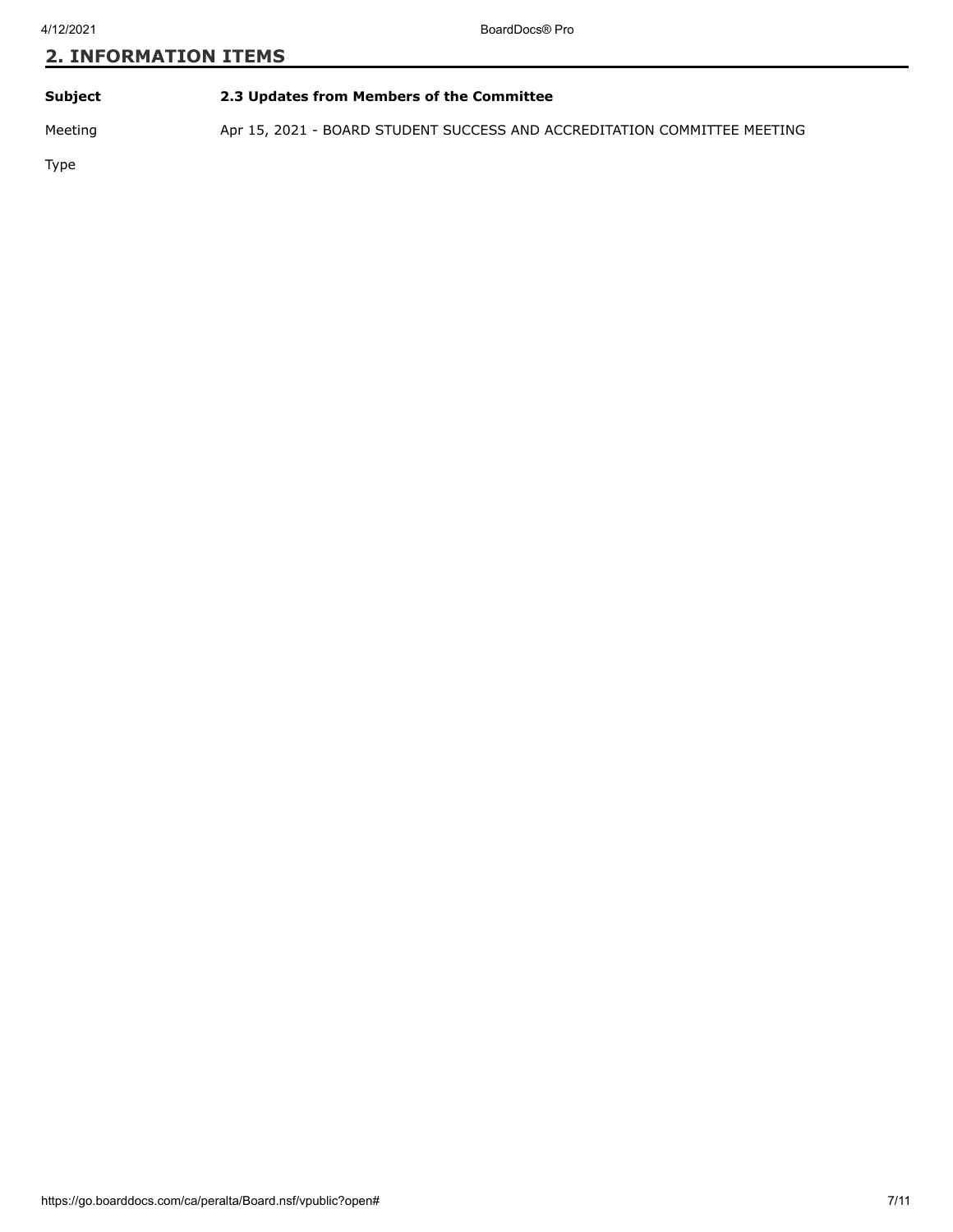**Subject 2.4 Discussion of Original Committee Charge** Meeting Apr 15, 2021 - BOARD STUDENT SUCCESS AND ACCREDITATION COMMITTEE MEETING Type Information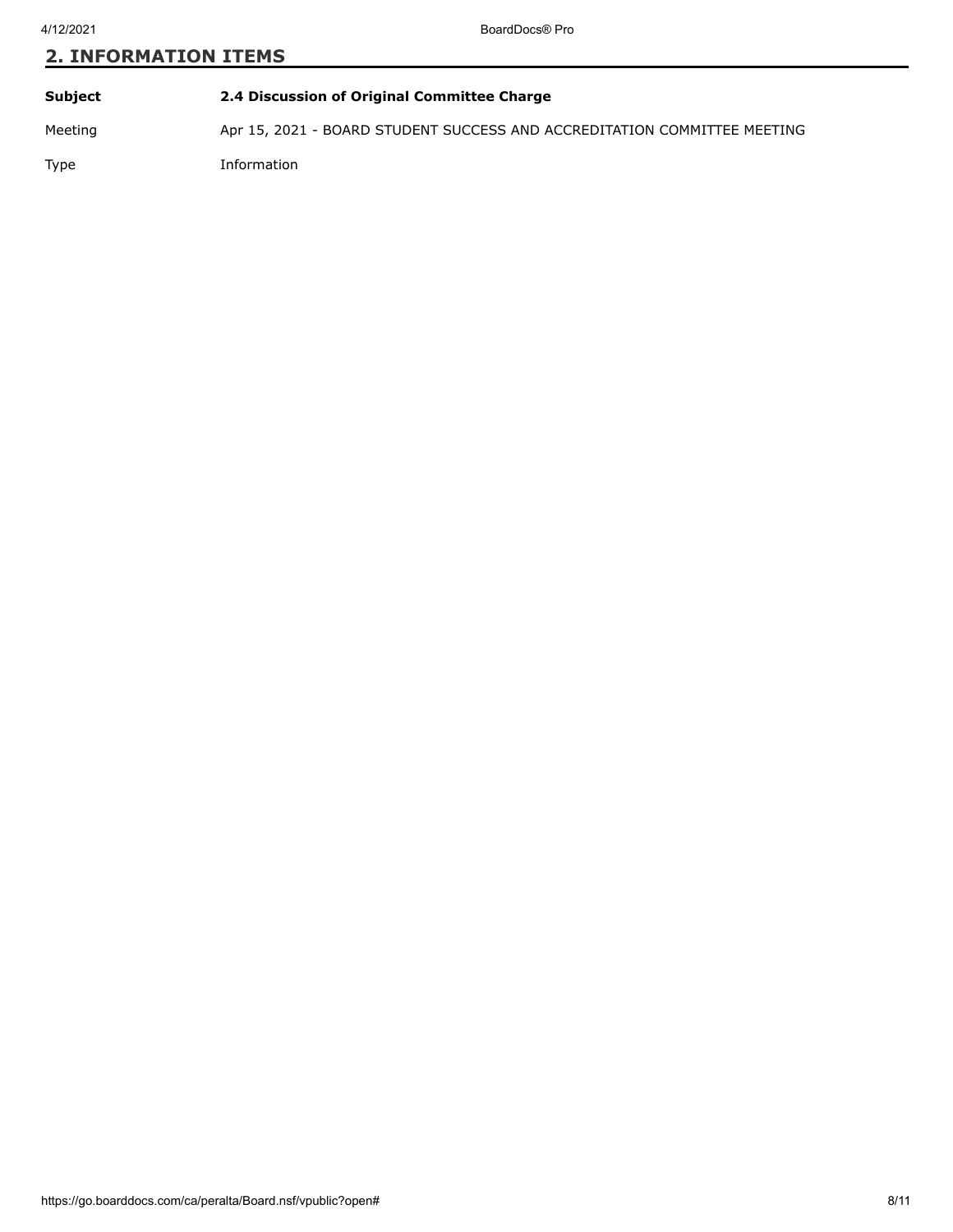| <b>Subject</b> | 2.5 Discussion of Draft Committee Charter and Information                |
|----------------|--------------------------------------------------------------------------|
| Meeting        | Apr 15, 2021 - BOARD STUDENT SUCCESS AND ACCREDITATION COMMITTEE MEETING |
| <b>Type</b>    | <b>Discussion</b>                                                        |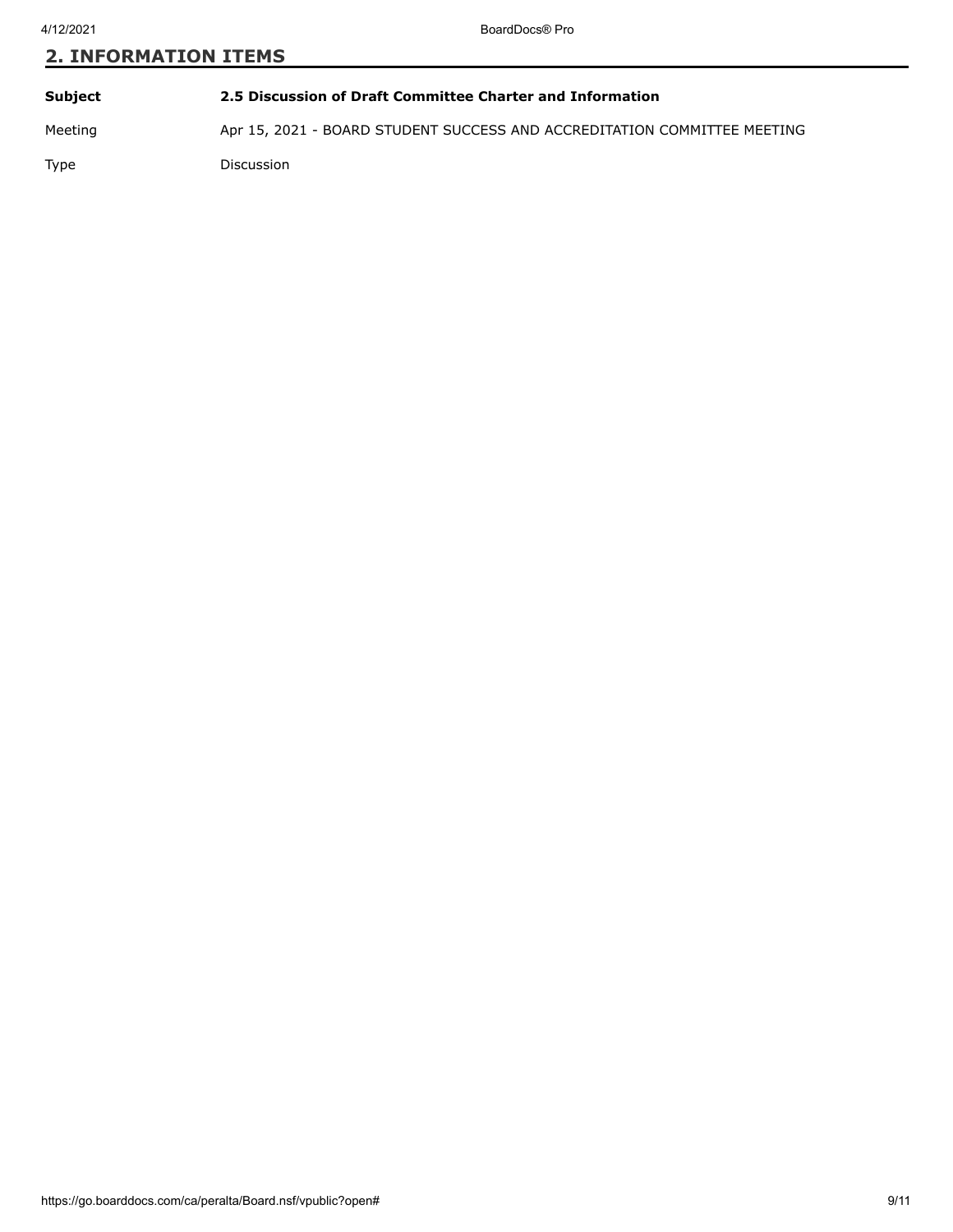**Subject 2.6 Short and Long-Term Vision for the Committee** Meeting Apr 15, 2021 - BOARD STUDENT SUCCESS AND ACCREDITATION COMMITTEE MEETING Type Information